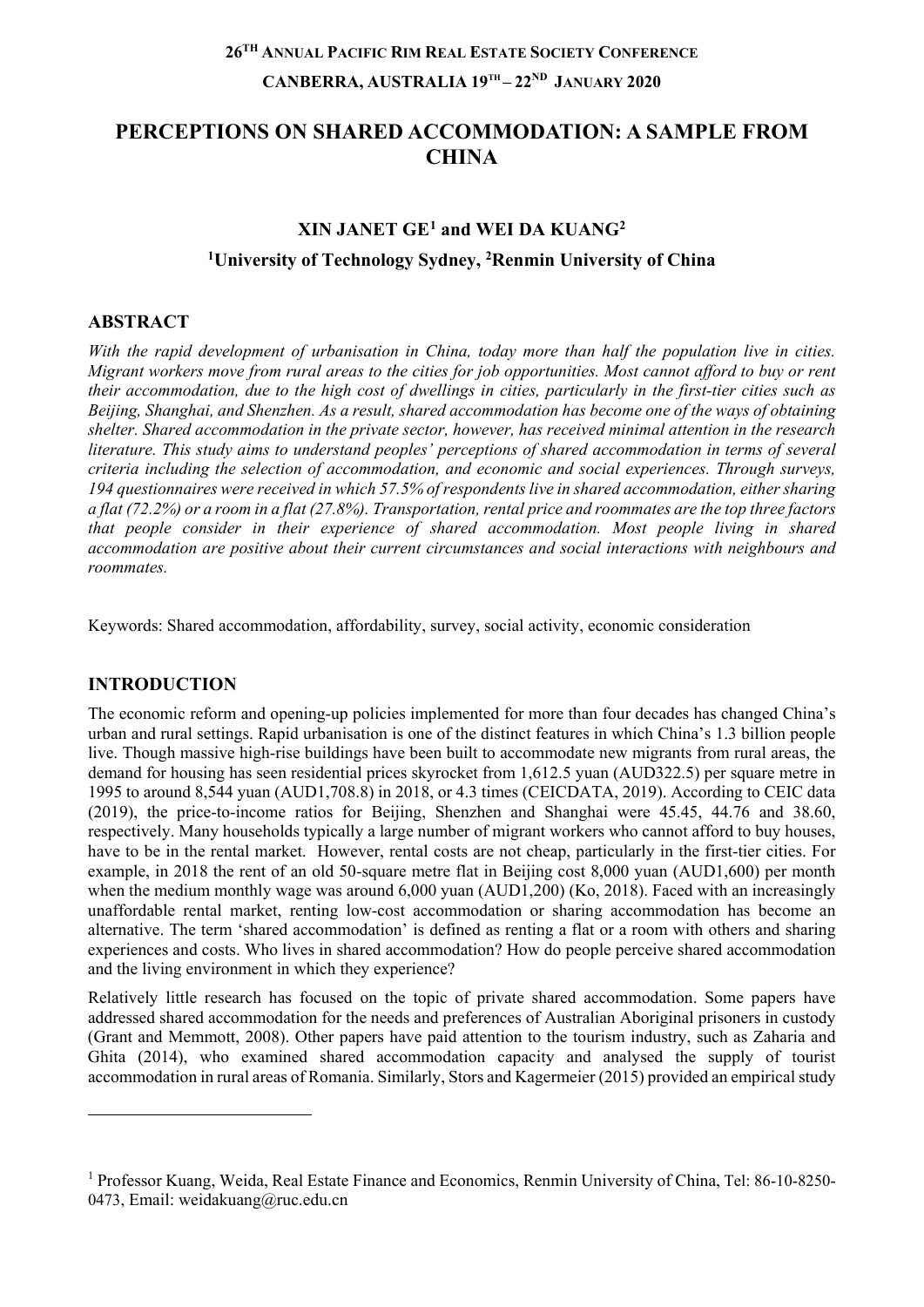identifying the role of, and reasons for, people participating in the economy of tourism using Airbnb. They concluded that collaborative consumption, in general, has the potential to expand in tourism. The literature related to this study includes Green and McCarthy (2015), who identified potential barriers to shared accommodation among young people in England and the ways in which such barriers may be overcome. In addition, Hill et al. (2018) studied the differences in experience among single people who share accommodation with those who live alone. They found that there are no major differences in the minimum cost of living resulting from sharing, apart from rent and other housing-related cost savings. Rugg et al. (2011) claimed that shared accommodation was lacking in London.

Building on the previous study, the current research aims to explore the attitudes, sentiments, and satisfaction in rental shared accommodation in China. The research contributes to the body of knowledge in private rental shared accommodation and provides insights for governments or developers who regulate and develop real estate properties. The next section presents the research framework and method. The research results will be discussed and concluded after that.

# **RESEARCH FRAMEWORK AND METHOD**

Shelter is one of the basic human needs. According to Maslow's hierarchy theory (1943), people have five needs including physiological, safety, love and belonging, esteem and self-actualisation. The first four needs are called 'deficiency needs', while the need for self-actualisation is a 'growth need'. Initially, Maslow stated that people must satisfy the lower-level deficit needs before progressing to the higher-level growth needs. However, in a later study (1987), he suggested that the order of needs might be flexible based on individual differences or external circumstances. Figure 1 depicts Maslow's five needs.

| Physiological<br>needs                                              | <b>Safety needs</b>                                                   | Love and<br>belongingness                                                     | <b>Esteem needs</b>                                                         | Self-<br>actualization                                                                 |
|---------------------------------------------------------------------|-----------------------------------------------------------------------|-------------------------------------------------------------------------------|-----------------------------------------------------------------------------|----------------------------------------------------------------------------------------|
| $\bullet$ air<br>• Food<br>• Shelter<br>• Clothes<br>$\bullet$ Etc. | • Security<br>• Stability<br>• Freedom<br>from fear<br>$\bullet$ Etc. | • friendship<br>· affiliating,<br>$\bullet$ Trust<br>• Being part of<br>group | • Achievement<br>• Reputation<br>• Respect from<br>others<br>$\bullet$ Etc. | $\bullet$ Self-<br>fulfillment<br>• Personal<br>growth<br>$\bullet$ Peak<br>experience |

Figure 1: Maslow's Hierarchy Theory [Source: Maslow (1943)]

In order to address the aforementioned research questions, a survey questionnaire was created to explore how people perceive shared accommodation. The steps to carry out this research are summarised in Figure 2.

| Determine the<br>aim of the<br>research,<br>identify the<br>survey audience. | Develop a list of questions          |                                                                                                                                    |                                                                                                             |                                                                                                                                                          |  |
|------------------------------------------------------------------------------|--------------------------------------|------------------------------------------------------------------------------------------------------------------------------------|-------------------------------------------------------------------------------------------------------------|----------------------------------------------------------------------------------------------------------------------------------------------------------|--|
|                                                                              | Develop single-                      |                                                                                                                                    | Distribution to participants                                                                                |                                                                                                                                                          |  |
|                                                                              | and multi-<br>response<br>questions. | Created the<br>survey through<br>'Survey Money',<br>converted it to<br>phone used<br>format, and<br>distributed<br>through Wechat. | <b>Collect responses</b><br>Collected the<br>completed survey<br>through the<br>"Survey Money"<br>platform. | Analyse the result<br>Conduct a<br>preliminary<br>research and<br>study valid data<br>only. Discuss the<br>results and<br>interpret the<br>implications. |  |

Figure 2: Research Procedure (Source: Author)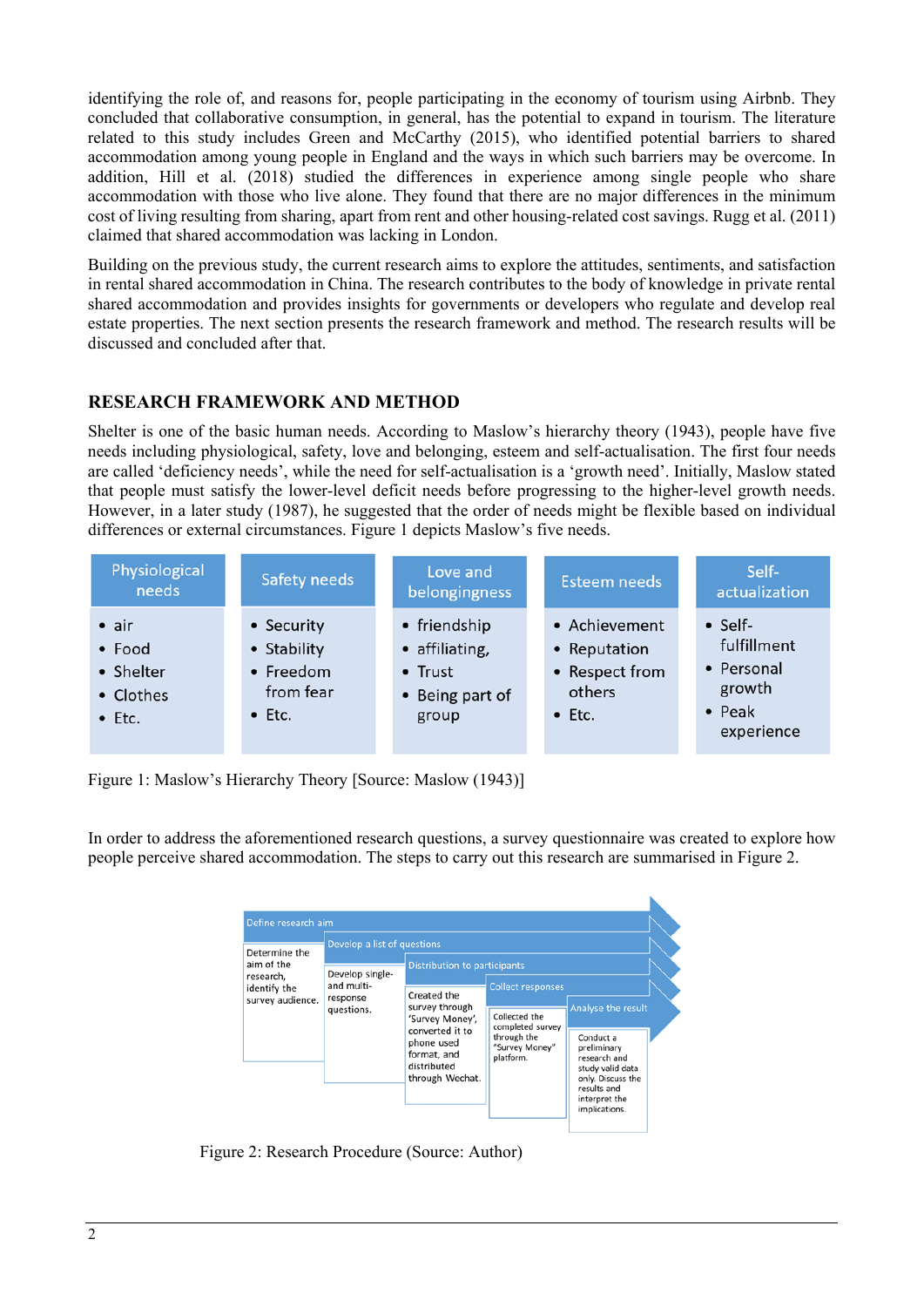### **Survey Questions**

The survey questions include four parts: general information, the attitude towards sharing space, sentiment, and residential satisfaction. The development of the survey questions relied on the literature that concerns factors about basic human needs (Maslow, 1943), economic and social issues (Barratt, et al., 2012; Unison, 2014), living conditions, and the built environment of living in shared accommodation (Rugg, et al., 2011). Table 1 summarises the contents of the survey questions and objectives.

| <b>Table 1: The Contents of Survey Questions</b> |
|--------------------------------------------------|
|--------------------------------------------------|

| <b>Topics</b>                                   | <b>Objectives</b>                                                                                                                           | Contents                                                                                                                                                                                                                                             | Reference                                                      |
|-------------------------------------------------|---------------------------------------------------------------------------------------------------------------------------------------------|------------------------------------------------------------------------------------------------------------------------------------------------------------------------------------------------------------------------------------------------------|----------------------------------------------------------------|
| <b>General Information</b>                      | Identify the people who live in rental<br>shared accommodation and understand<br>the profiles of the people in the shared<br>accommodation. | Age, sex, education background, occupation,<br>salary, and the type of company, rent or own, Rugg, et al. (2011); Crisis<br>property type; original location, working<br>location and current live location, as well as<br>location characteristics. | $(2014)$ ; Green and<br>McCarthy (2015)                        |
| <b>Attitude Towards</b><br><b>Sharing Space</b> | Reasons for undertaking shared<br>accommodation.                                                                                            | Share rent, make friends, get help when<br>needed, conflict.                                                                                                                                                                                         | Rugg, et al. (2011);<br>Clapham, et al. (2014);<br>Kamp (2011) |
| <b>Sentiment</b>                                | accommodation.                                                                                                                              | Focus on whether people are satisfied in<br>Investigate the social needs of shared their relationships with co-sharers, and<br>whether people can find someone to talk to<br>and get help when needed.                                               | Page $(2002)$ ; Evans, et al.<br>$(2003)$ ; Barratt $(2011)$ . |
| <b>Residential Satisfaction</b>                 | Find out the level of satisfaction in<br>shared accommodation among<br>respondents.                                                         | factors of economic, building physical<br>characteristics, interior design, social,<br>infrastructure and surrounding built<br>environment.                                                                                                          | Crisis $(2014)$ ; Barratt et<br>al. (2012); Unison (2014)      |

# **Survey Distributions and Data Collection**

The survey questionnaire was designed using Survey Monkey and distributed through the Wechat platform. People who received the questionnaire may have their own or rental properties. At the beginning of the survey, an explanation is offered to advise on the eligibility who can fill in the form, confidential measures of personal information, and instructions for filling the form. The survey period ran from 27 April 2019 to 08 September 2019. The completed submitted forms were automatically recorded and collated through Survey Monkey, and can be downloaded for analysis. Prior to conducting the data analysis, the results of each of the questionnaires is tested for validity.

# **RESULT ANALYSIS**

The results are analysed in four sections: general information, participants basic information about shared accommodation, shared accommodation status, and perceptions of shared accommodation.

#### **General Information**

A total of 194 completed questionnaires were received in the data collection period, of which 39.5% were answered by males and 60.5% by females. Shared accommodation seems to be more common and acceptable among young people. Around 58% of the participants living in shared accommodations are less than 30-years old, while 65% are under 35-years old. This result supports the work by Hill et al. (2015), who found that 8% of working-age adults in England and Wales are in the sharers' category and 17% in London as single young people prefer to share rather than living alone for working in London. Similarly, Green and McCarthy (2015) found that private rental households in England accommodating people aged between 25 and 34 increased from 21% to 48% during the period from 2003 to 2013. This implies that more and more young people are entering the private rental markets and particularly the area of shared accommodation.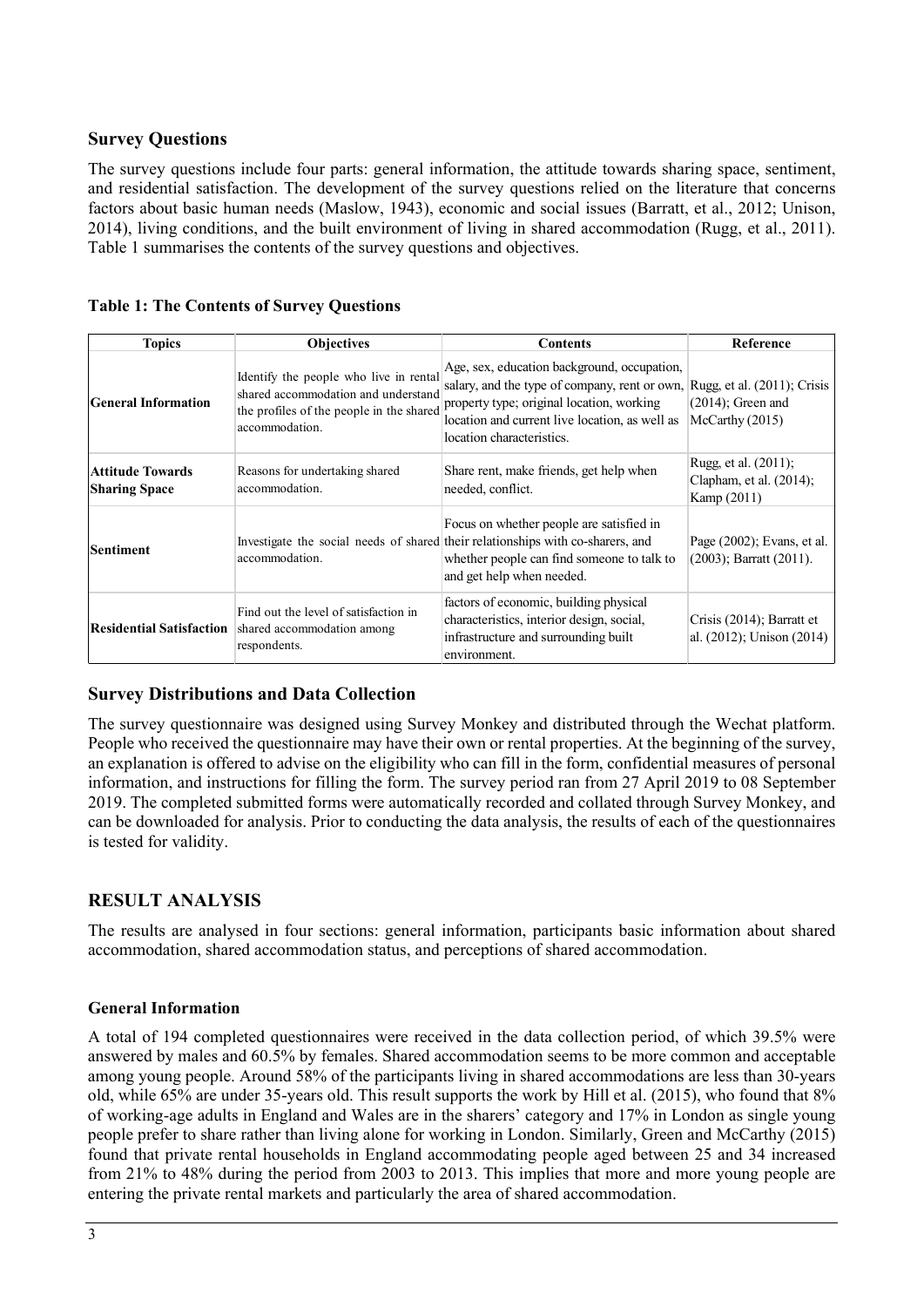This section records information on the survey participants' residence of originally lived and current city of residence, education background, working experiences and skills, income range, property ownership, and status of shared accommodation. The information collected allowed us to determine whether the participants fall into the study area and understand who is currently engaging in shared accommodation and their background. We found that the participants came from 24 provinces or cities, with the greatest number from Beijing (32%), followed by Guangzhou (18%), Shenzhen (6%), Shanghai (5%), Dalian (7%), Taiyuan (5%), Liuzhou (10%) and others (14%) (refer to Figure 3). This distribution indicates that most of the participants live in large Chinese cities. Among the participants, 80% hold university or higher education degrees, including undergraduate degrees (30.3%), Master degrees (36.4%) and/or a PhD (11.3%). The employment status shows that 58% of the participants are working full-time, 24.1% are students and 9.2% are self-employed or unemployed. Most of the participants (68.8%) earn a monthly salary less than the national average (8500 yuan) in major Chinese cities (Refer to Figure 4); two-thirds of the participants earn less than 4000 yuan per month. This partly explains why some of the participants are in shared accommodation.



Figure 3: Participants (Source: Author)

The results also show that some of the participants relocated from their original hometown to work or study in different cities or provinces, and some of them own one or more properties in their original hometown and rent a place at the working location. Because this study focuses on rental properties and shared accommodation, only 54 of the 194 valid questionnaires have been selected for analysis.



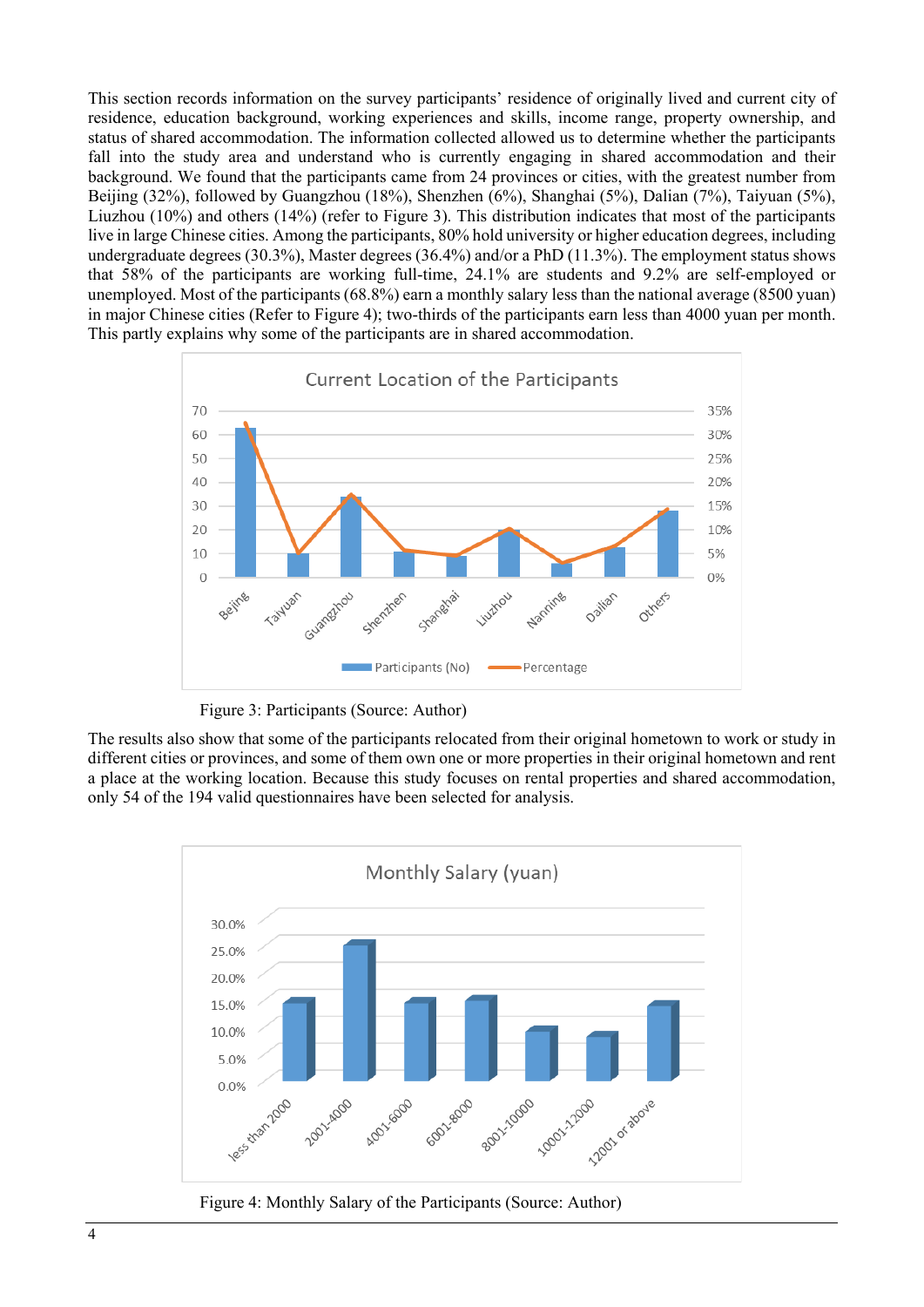#### **Living Condition and Consideration of Shared Accommodation**

Most of the participants (63%) have found their rental properties through real estate agents, with half of these through add-in rental APP on the phone. Those who found properties through friends/relatives or direct contact with the owners are 16.7% and 7.4%, respectively. Participants who rent a flat form 40.7%, while 59.3% of participants rent a room within a flat, of which 72.2% share a flat with different rooms and 27.8% share the same room.

Most of the participants live in very small areas. Figure 5 indicates the average living space per person. Evidently, two-third of the participants live in areas less than 20 square metres, with 24.1% living in rooms less than 10 square metres and 42.6% living in rooms from 11 to 20 square metres; 20.4% and 13% of the participants live in areas from 21 to 40 square metres and more than 41 metres, respectively.



Figure 5: Living Area (Average/Person) (Source: Author)

Most of the participants (72.2%) pay a rental bond before renting a flat or room and have been sharing the accommodation for more than one year (51.9%), six months (33.3%) or less than six months (14.8%). Of the participants, 40% pay a monthly rent of more than 2500 yuan, which is more than 30% of their monthly income. About 30% of the participants pay between 1500 and 2500 yuan per month, and 31% pay less than 1500 yuan per month (refer to Figure 6). Participants were asked about the main factors they considered in finding shared accommodation. The factors cited include (1) location, (2) rent, (3) roommate, (4) living environment, (5) infrastructure, (5) fully-furnished, (7) interior design, (8) management, and (9) maintenance.



Figure 6: Monthly Rent (Source: Author)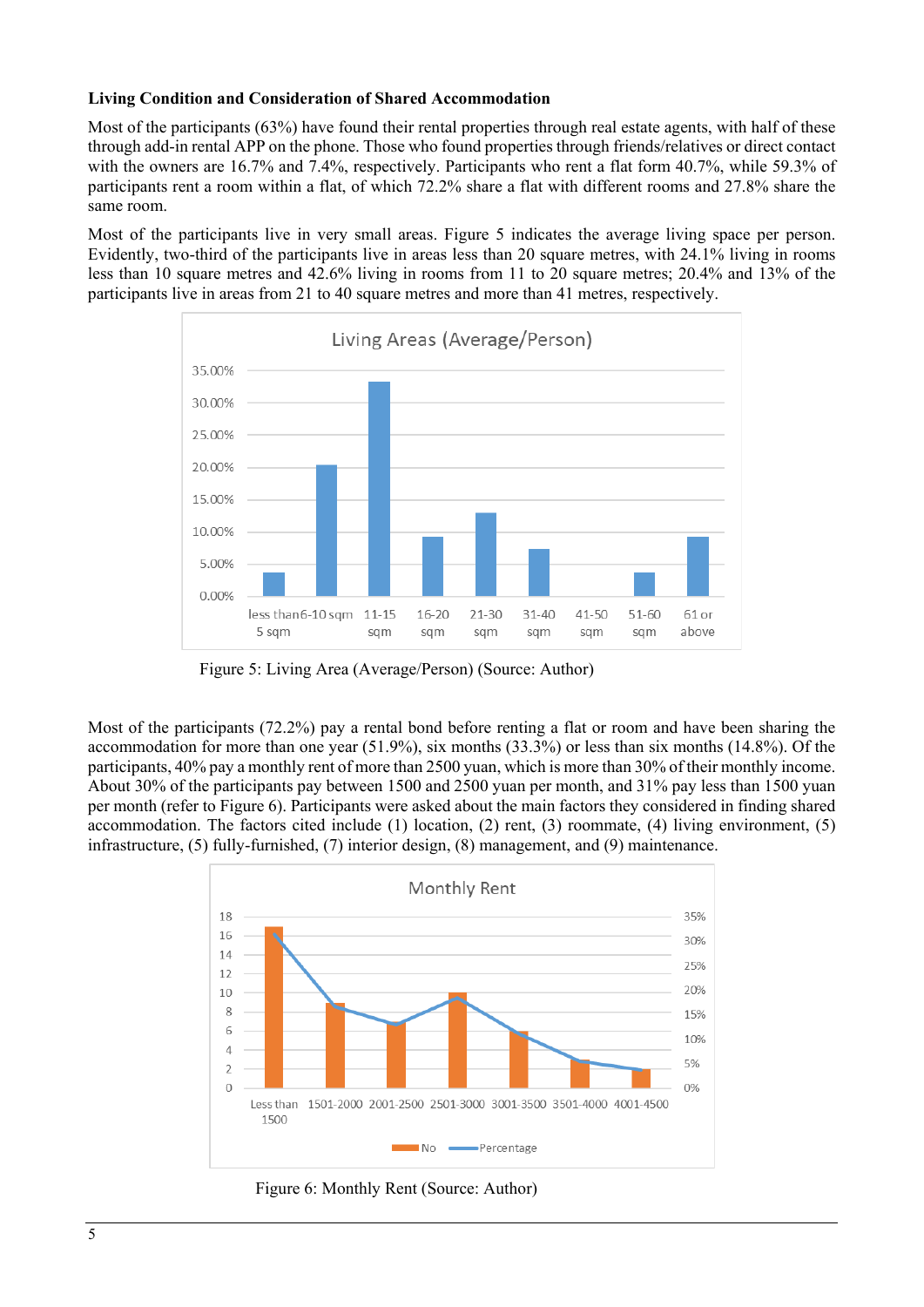#### **Attitude Towards Shared Accommodation**

Participants' attitudes towards shared accommodation have been assessed with the following questions:

- (1) Sharing with others is better than alone.
- (2) Accommodation provides not only private but also social spaces.
- (3) I am willing to share space with others to improve the comfortability and larger living environment.
- (4) Shared accommodation can help to defray rental costs with others.
- (5) When I have trouble, I can get help in shared accommodation.
- (6) It may create conflict when sharing with someone with different living habits.
- (7) Shared accommodation may be difficult to manage, noisy and non-secure.
- (8) Conflicts may occur from sharing expenses.

Most of the participants agreed or strongly agreed with the opinions listed above. In particular, it shows that only around 40% of participants agreed or strongly agreed that sharing is better than living alone. The results indicate that people are not willing to share with others in the same flats or rooms. The findings are different from Hill et al. 2015) who suggested more young people prefer sharing accommodation rather than living alone. However, more than 90% of the participants support the notion that shared accommodation can defray rental costs (refer to Figure 7).



Figure 7: Attitude Towards Shared Accommodation (Source: Author)

Participants were also asked about their willingness to share space with others using the following questions.

- (1) I am satisfied with my roommate or neighbour.
- (2) I can find my roommate or neighbour to help when needed.
- (3) I can talk to my roommate or others easily in the household.
- (4) I know there are people that care about me in the household.
- (5) I often say 'Hi' to my roommate or neighbours.

Closed to 80% of participants are satisfied with their current roommate or neighbours. They communicate with their roommate well and believe that they can receive help when needed. However, around 55% of participants have doubts about whether their roommates or neighbours will care for them (refer to Figure 8).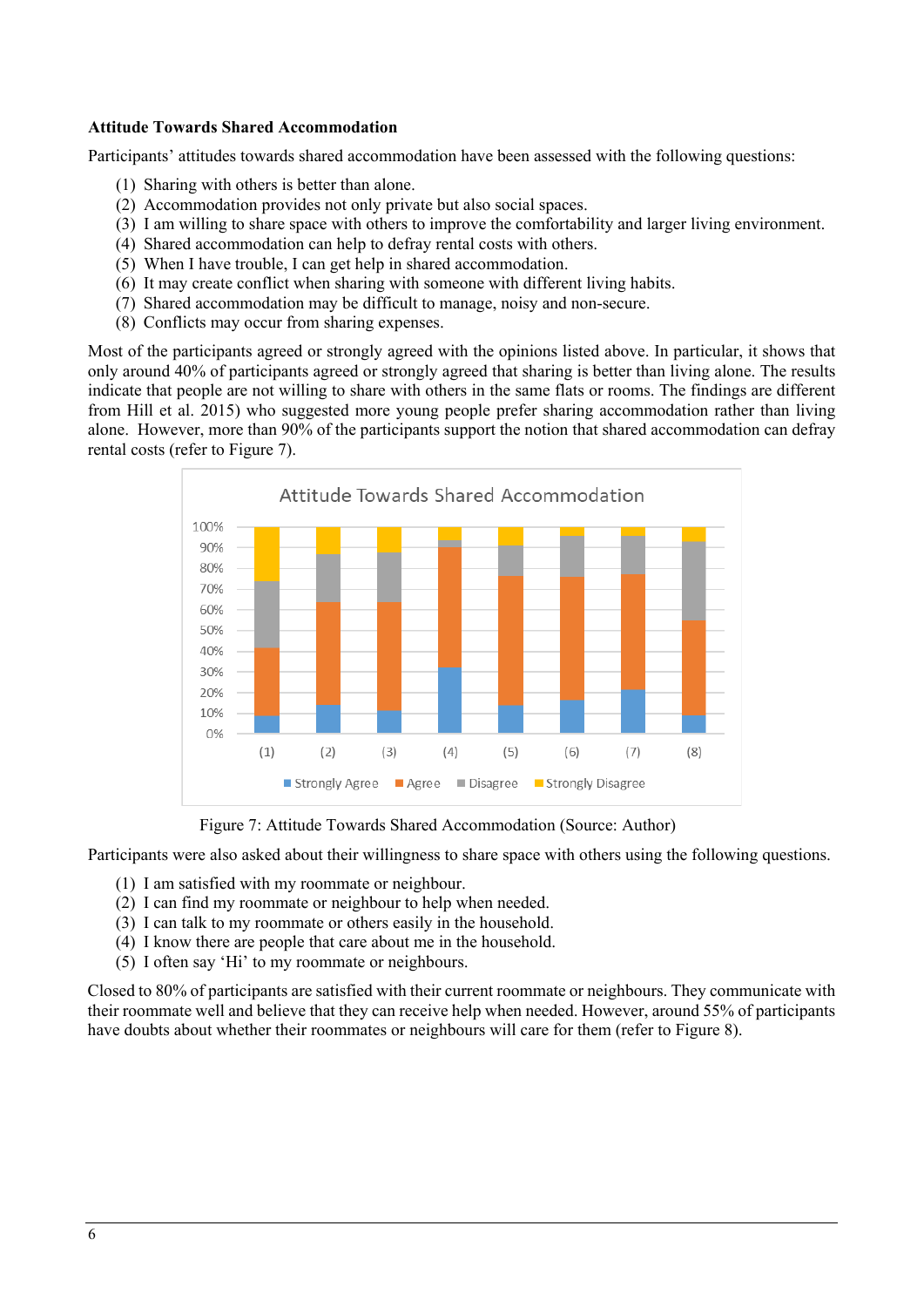

Figure 8: Willingness to Share Space with Others (Source: Author)

#### **Satisfaction with Shared Accommodation**

The measurement of residence satisfaction consists of economic considerations, common space, interior design and living environment, building and management qualities, social elements and location.

#### *Economic Considerations*

Sharing accommodation offers economic benefits such as sharing rent, sharing non-rent housing costs and other living costs (Hill et al. 2015). Close to 80% of participants either strongly agreed or agreed on their (1) rent and (4) renting period. Around 60% of participants agreed with the (2) management fee and (3) rental bond, whereas 40% were dissatisfied or strongly dissatisfied. The results can be explained as some of the lowincome people have to spend more than 30% of their income to pay rent or other related expenses, though the shared accommodation reduces the proportions of the cost of living. The results also imply that management fees and rental bond may be charged too much for people living in shared accommodation.



Figure 9: Satisfactory Economic Considerations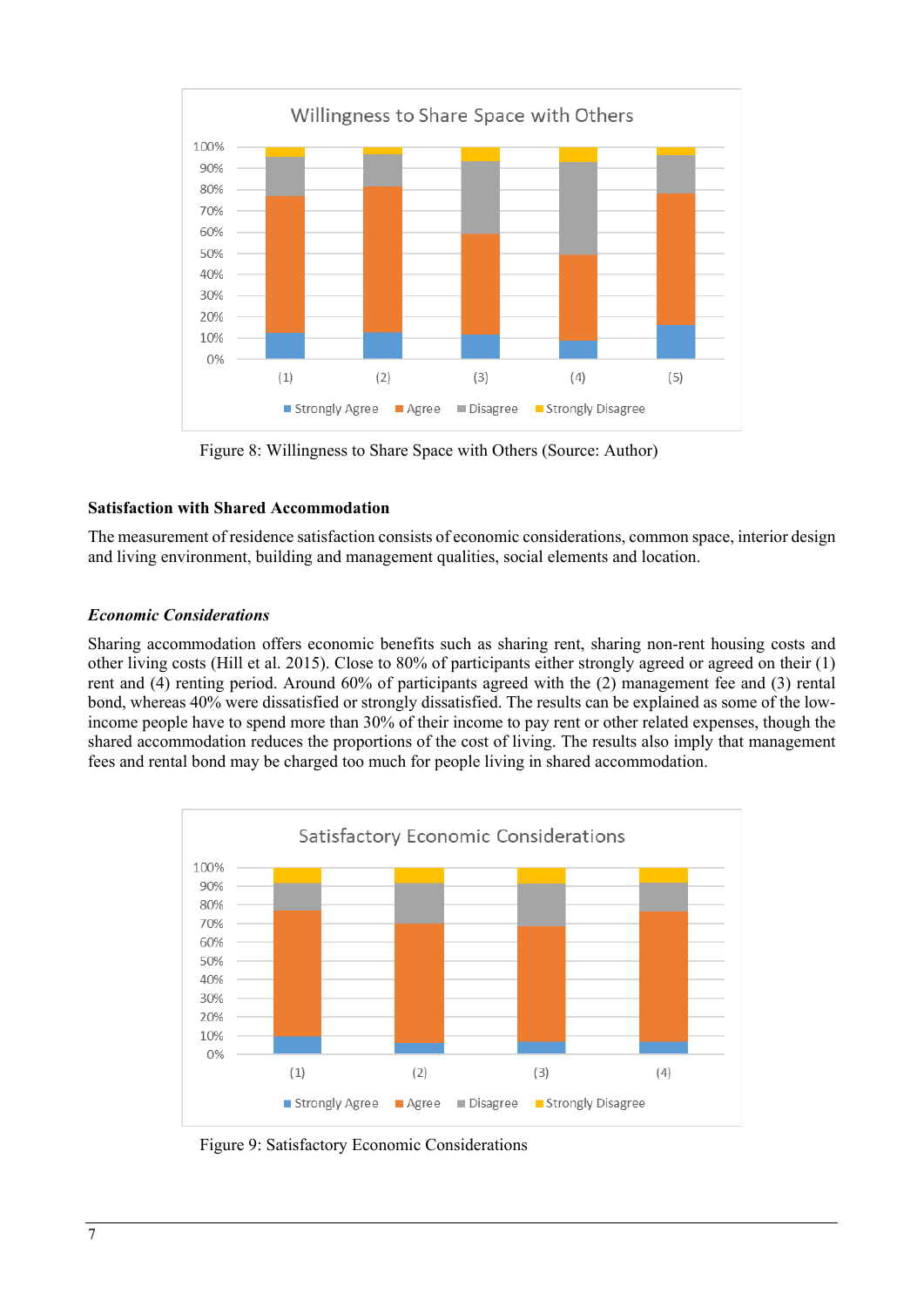#### *Location*

The results of whether the participants are satisfied with the (1) convenience of accessibility, (2) public transportation, (3) amenities such as hospitals and shopping centres, (4) noise and (5) safety are presented in Figure 10. Apart from noise, about 26% of participants dissatisfied or strongly dissatisfied in shared accommodation, while other dissatisfying factors are less than 20%.



Figure 10: Satisfactory Location Elements of Shared Accommodation

#### *Social Elements*

The measurement of social elements includes (1) the distance to reach relatives or friends from the shared accommodation and (2) the frequency of communication with neighbours (Refer to Figure 11). Participants that are happy about the social aspects of their shared accommodation means they can access relatives easily and make connections with other people. This result is consistent with the findings of Hill et al. (2015), demonstrating that people make friends through the sharing experience. Moving from one's hometown to a new environment is challenging. Participants that are able to access and maintain relationships with relatives or friends provides them with confidence and helps them to overcome the worries of shared accommodation, especially the first time they share with strangers.



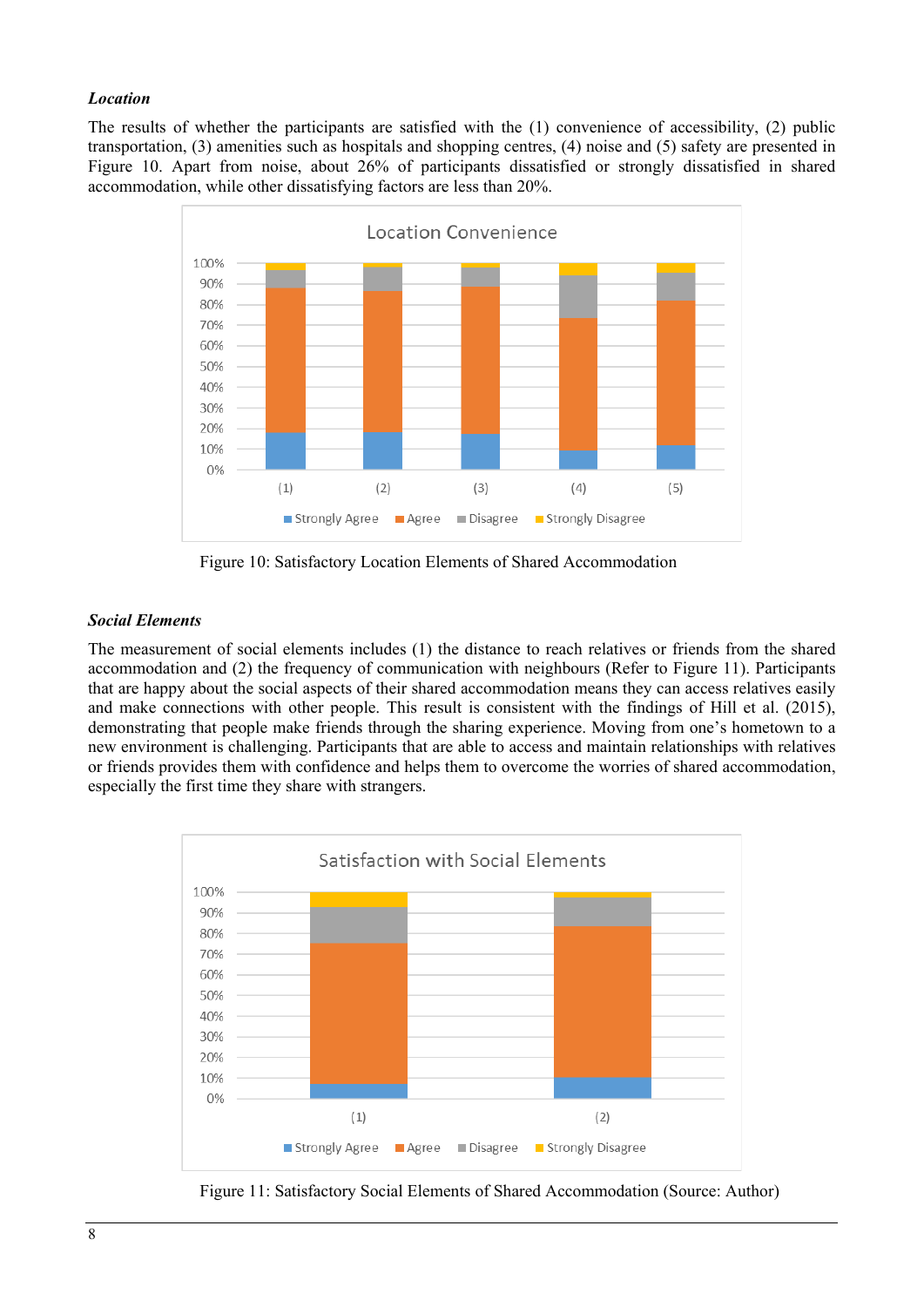#### *Public Space and Common Areas*

Around 80% of the participants are happy about (1) the public space and (2) common areas provided through shared accommodation (refer to Figure 12). Public space and common areas are places for people to make connections and conduct social activities. A good design of space may encourage or allow strangers meeting for the first time to have a comfortable moment assisting in communication and friendship development. Green and McCarthy (2015) stated that people have different experiences and challenges of sharing accommodation with strangers.



Figure 12: Satisfactory Public Space and Common Areas (Source: Author)

#### *Satisfaction with Interior Design*

Participants provide their perceptions on (1) room size and (2) type, (3) design of kitchen, bedroom, bathroom, (4) the quality of internal finishes, (5) privacy and (6) furniture (e.g., some household items provided by landlords) in the shared accommodation. The participants seem happy with the design of shared accommodation (70% or above agreed or strongly agreed) (refer to Figure 13).



Figure 13: Satisfactory Interior Design (Source: Author)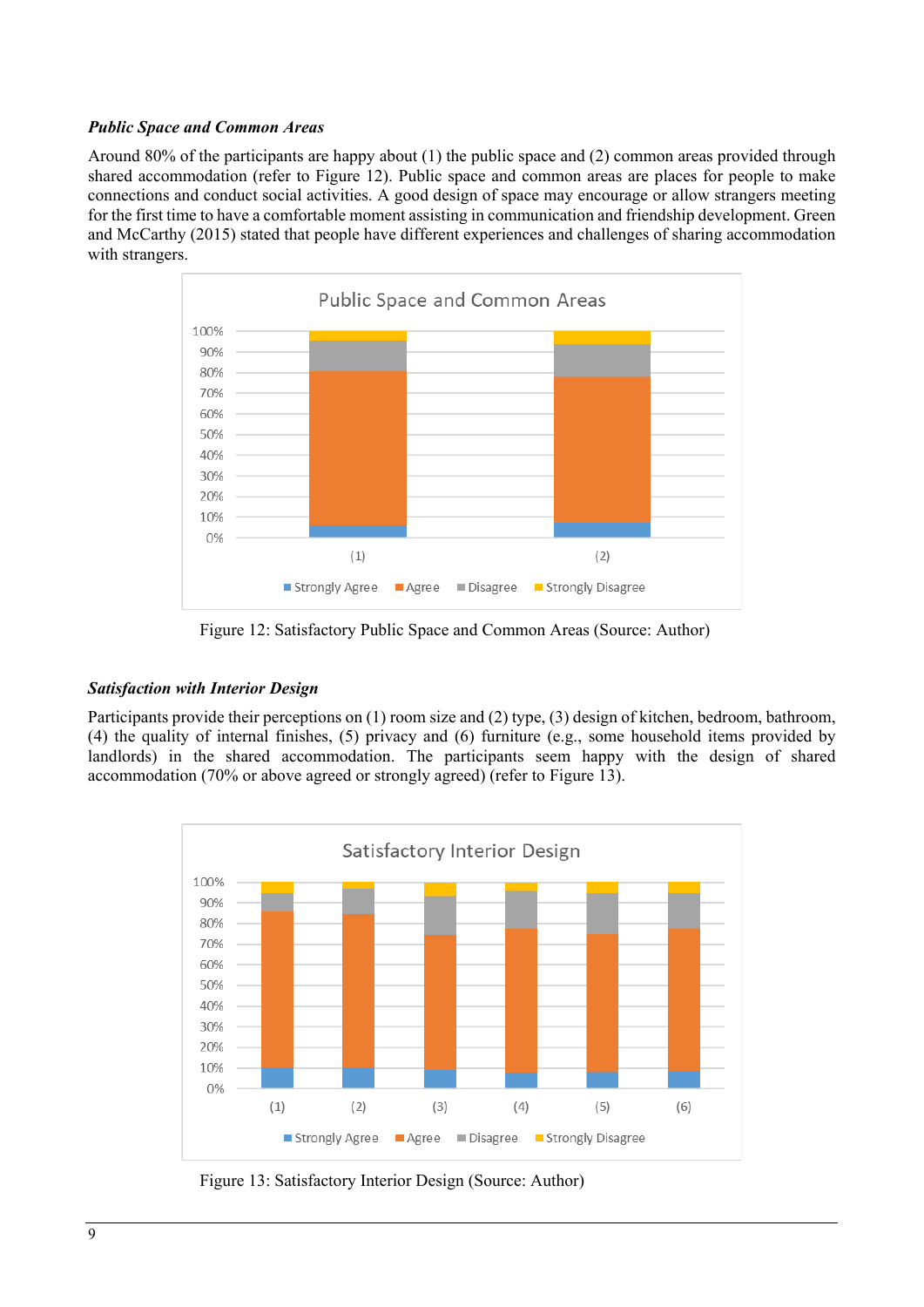#### *Building and Management*

The building and management quality is measured by (1) insulation, (2) acoustics, (3) air-conditioning, (4) leaking, (5) natural disaster prevention, (6) fire alarm, (7) security (e.g., theft prevention), (8) cleanness and (9) maintenance. The survey results show consistent satisfaction in these areas(80% or more agreed or strongly agreed), except for the acoustic element, in which around 30% of participants were unhappy about the noise impact generated through the shared accommodation (refer to Figure 14). On-site management of shared accommodation with joint tenancies could be a challenge (Green and McCarthy, 2015). This happens when one tenant could not afford to pay his/her rent given the changing circumstances. Other problems could be broken locks or many keys in circulation, and people wandering in and out that residents do not know (Green and McCarthy, 2015).



Figure 14: Satisfactory Building and Management (Source: Author)

In summary, the survey results indicate that participants are generally satisfied with the shared accommodation they live in. The economic factors that relate to the high costs of rent and other fees and noise factors relating to the building seem to be the obvious drawbacks in the shared accommodation.

# **CONCLUSION AND IMPLICATIONS**

This research has investigated people's perceptions of shared accommodation in China to provide some insights into aspects of the sharer's experience. It has been found that young people less than 30-years of age (58%) and highly educated people (78%; with undergraduate degrees or above) form the majority of people that live in shared accommodation. This group of people have migrated from their hometowns to the first- or second-tier cities working mainly in organisations or studying at universities. While they do not really want to share or live with others in the same flat or rooms, they have to engage in the rental market by sharing accommodation due to income constraints or other factors. The findings from the survey advise that people are satisfied with the sharing experiences as it provides not only the economic benefit of cost savings but also social aspects such as getting help when needed from roommates or neighbours. They are also satisfied with the built environments at the shared accommodation, except the noise factor which is unavoidable due to more people live in the same place.

With continued urbanisation, this research may appeal to the government to determine how many people have arrived in the cities and require shared accommodation. Migrants do not have not only the benefits such as medical treatment, unemployment benefits, children's education, etc. comparing to the local residents; but also the same rights to purchase properties and are thus forced into the rental market. A potential benefit may be to design standard rent costs based on the CPI index—equivalent to mortgage payments—to help young migrants overcome the burden of income constraints.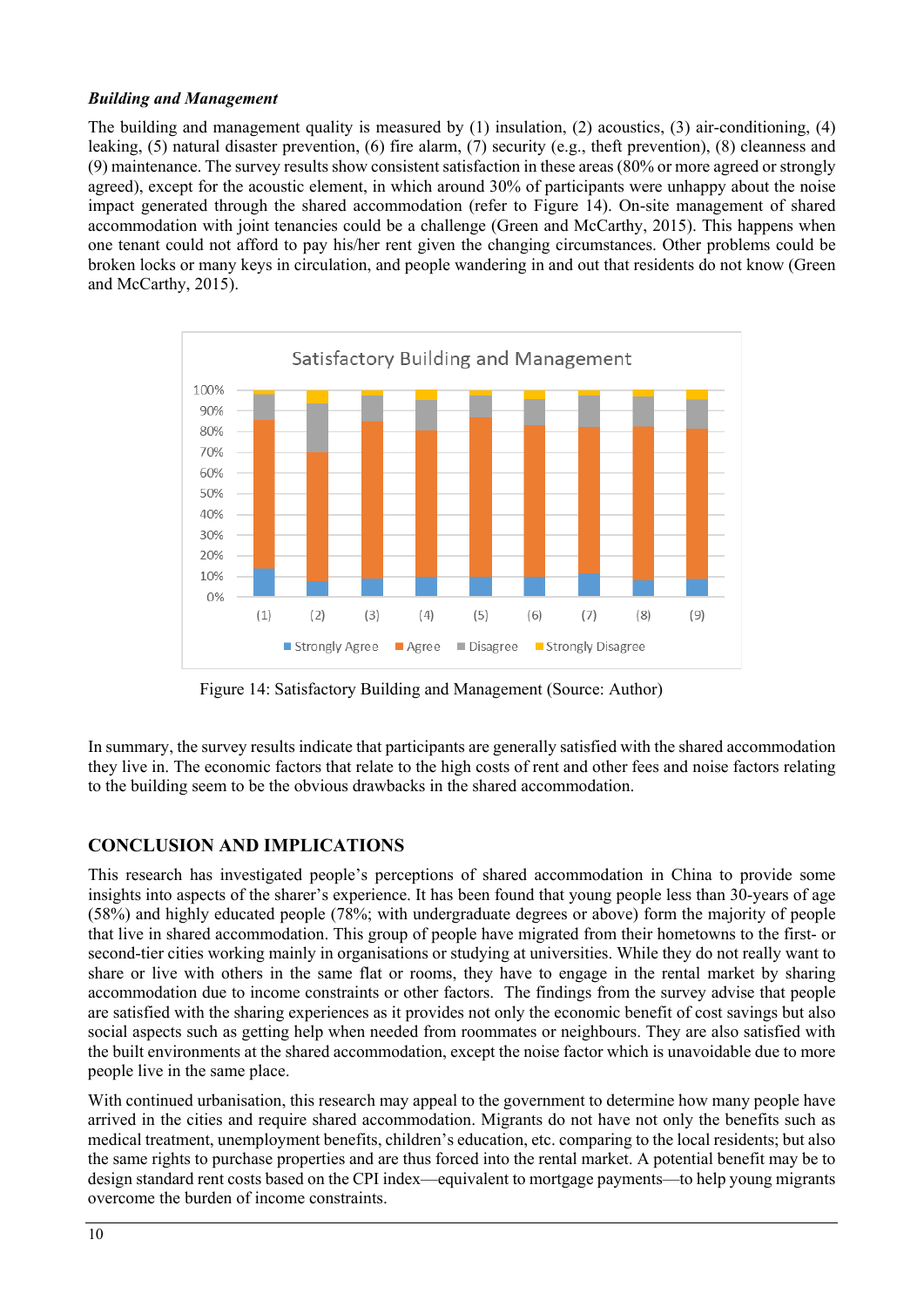On the other hand, the government may deal with the issues of scarcity in shared accommodation geographically and the availability and affordability. The potential barriers to facilitating shared accommodation should be recognised. The government may also need to produce some programs that promote the success of shared living environments to change perceptions of sharing, managing shared properties and supporting tenants. For the property industry, the design of shared accommodation (e.g., micro-unit) may consider providing separate bedrooms but communal kitchens and dining areas in properties. Sleeping with strangers in the same room is not a conformable environment and people should have their privacy and own space in their own time. Social connections and activities can be developed in the kitchen or living areas.

#### **Reference:**

Barratt, C. (2011), Sharing and Sanity: How Houses in Multiple Occupation may threaten the Mental Health of Residents. Paper presented at Housing Studies Association Conference, University of York, April 2011.

Barratt, C., Kitcher, C. and Stewart, J. (2012), Beyond Safety to Wellbeing: How Local Authorities can Mitigate the Mental Health Risks of Living in Houses in Multiple Occupation. *Journal of Environmental Health Research*, 12(1), 39-50.

CEICDATA (2019), China Nominal residential property price index, Accessed on 02 November 2019 at https://www.ceicdata.com/en/indicator/china/nominal-residential-property-price-index.

Clapham, D., Mackie, P., Orford, S., Thomas, I. and Buckley, K. (2014), The Housing Pathways of Young People in the UK. *Environment and Planning A*, 46 (8), 20162031.

Crisis (2014), Making it Count: Headline Data, October to December 2014. London: Crisis.

Evans, G., Wells, N. and Moch, A. (2003), Housing and Mental Health: A Review of the Evidence and a Methodological and Conceptual Critique. *Journal of Social Issues*, 59(3), 475-500.

Grant, E. and Memmott, P. (2008), The case for single cells and alternative ways of viewing custodial accommodation for Australian aboriginal peoples, *The Flinders Journal of Law Reform*, 10(3): 631-646.

Green, S. and McCarthy, L. (2015), Is sharing the solution?: exploring the opportunities and challenges of privately rented shared accommodation for single people in housing need, *Place and Policy*, 9(3), 159-178.

Hill, K., Hirsch, D. and Padley, M. (2015), Minimum budgets for single people sharing accommodation, CRSP working paper 642, Centre for Research in Social Policy, Loughborough University.

Kemp, P.A. (2011), Low-Income Tenants in the Private Rented Housing Market. *Housing Studies*, 26(7-8), 1019-1034.

Ko, T.Y. (2018), Behind China's soring home rental costs, *Hong Kong Economic Journal.* Accessed on 02 November 2019 at http://www.ejinsight.com/20180821-behind-china-s-soaring-home-rental-costs/.

Maslow, A. H. (1943), A theory of human motivation. *Psychological Review, 50(4)*, 370-96.

Maslow, A. H. (1987), *Motivation and personality (3rd ed.)*. Delhi, India: Pearson Education.

Page, B. (2002), Poor Housing and Mental Health in the United Kingdom: Changing the Focus for Intervention. Journal of Environmental Health Research, 1 (1) [online], available at: http://www.cieh.org/jehr/housing\_mental\_health.html.

Rugg, J., Rhodes, D. and Wilcox, S. (2011), Unfair Shares: A Report on the Impact of Extending the Shared Accommodation Rate of Housing Benefit. London: University of York and Crisis, available at: www.york.ac.uk/chp/expertise/financebenefits/publication.

Stors, N. and Kagermeier, A. (2015), Share economy in Metropolitan tourism. The role of authenticity-seeking, Conference Proceedings of the RSA-Tourism Research Network Workshop, Budapest, 28-30<sup>th</sup> January 2015.

Unison (2014), A New Housing Benefit Deal for Young People. London: Unison.

Vickery, L. and Mole, V. (2007), Shared Living in Supported Housing – Client Responses and Business Decisions. *Housing, Care and Support*, 10(4), 20-26.

Zaharia, M. and Ghita, S. (2014), Territorial structural changes of the supply in Romanian rural tourism accommodation, *Economic Insights – Trends and Challenges*, Vol. III (LXVI), No. 1, pp.63-73.